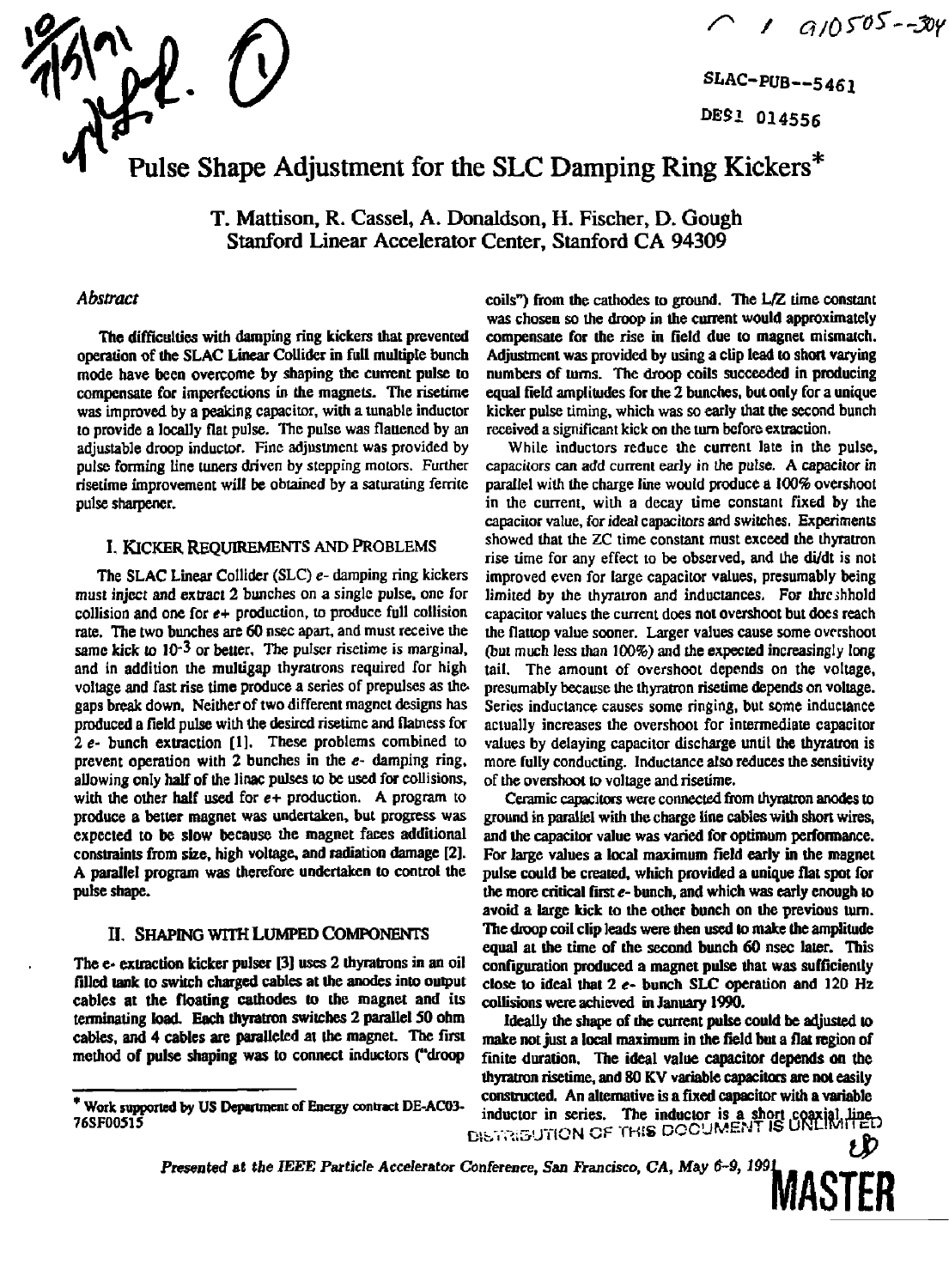**constructed of copper pipe and rod and immersed in the thyratron tank oil, with its center conductor attached to the capacitor and outer conductor to ground. A piston with contact fingers provides a sliding short to vary the inductance. By adjusting the piston, the dB/dt can be made not only to cross zero (for a local maximum), but to be tangent to zero (for a local flat spot). Figure 1 shows this has not quite been achieved, but soon a remotely controlled version of the piston tuner should make it possible.** 



**Figure 1. From top to bottom, shaped current pulse, dB/dt, and B(l) pulse.** 

#### **EI. ROTARY PULSE LINE TUNER**

**While current pulse shaping with lumped components can compensate roughly for magnet imperfections, making the adjustments requires trial and error with multiple interruptions of operations, and the proper correction would not necessarily be stable anyway. We have therefore constructed additional pulse shaping devices to provide continuous remote control of the relative** *t-* **kick amplitudes necessary to put the second** *e***bunch on the same orbit as the first** 

**The rotary pulse line tuner is designed to change the amplitude of the second bunch kick without disturbing the first bunch, and without introducing any slope to the pulse. This decouples the amplitude equality problem from the zero slope problem. The tuner is a short variable impedance transmission line inserted into the charge line cables at a distance from die thyratron. The discharge wave launched by the thyratron produces a reflection from the mismatch at one end of the tuner, and the transmitted wave produces an opposite and nearly equal reflection from the other end. The two reflections travel to the magnet where they sum to a bump of duration determined** *by* **the tuner length. The amplitude can be positive or negative depending on the mismatch, or zero if die tuner impedance is set to the line impedance. If the tuner is placed at the proper distance from the thyratron, the first bunch is not affected, and the second bunch is at the local maximum or minimum of the bump, so no slope is introduced.** 

**The tuner high voltage conductor is a slice of 8 inch aluminum pipe, and the ground conductor is a 6 inch aluminum pipe cut in half, concentric with a .5 inch separation. They form a parallel conductor transmission line whose impedance can be varied by rotating the ground conductor. The high voltage stator is mounted on plastic standoffs approximately at the center of a 12 inch aluminum pipe, and die rotor is mounted on bearings and grounded to both end plates with sliding fingers. There arc 2 RG-220 cable connectors on each end plate, and a stepping motor and readout pot on one end. One 5 foot tall oil filled tuner tank is required for each of the 2 diynurons of the** *e-* **extraction pulser.** 

**Initial scale model tests indicated dial connector inductance**  could introduce a dip into the pulse, so the stator comes within *5* **inch of the ends. The stator was also iginally 180 degrees**  wide, giving a large maximum capaciu :e to the rotor that **could overcome any dip. The dip in production tuners proved to be negligible, but the extra stator width caused stray capacitance to the outer pipe that made the 'uning range only positive and not negative. The suitor was la.:r narrowed to 90 degrees making the range bipolar. Figure 2 shows the maximum excursion from a flat pulse is over +/- 10%, with very little perturbation at the neutral position.** 



Figure 2. Current pulse at 3 rotary tuner positions

**The stator operates up to 80 KV, and some arcing has occurred, mostly from the staler to the end plates, and sometimes tracking along the Dclrin standoffs. Carbon tracks on the 2 inch long standoffs were traced to a layer of internal air bubbles in the raw material, apparently common in extruded Delrin. New standoffs have been made from porosityfree cast Delrin. The tuners have operated for many momhs with no arcs, but clearances in die tuner are small enough that air bubble, water, or other contamination of the oil can promote arcs. Arcs have caused no damage to the tuners but have destroyed charging diodes in the pulser. When one tuner arcs it applies large forward currents to its own diodes, and reverse voltage to the diodes on the other tuner, Using a single diode string to charge both tuners, protected by a large**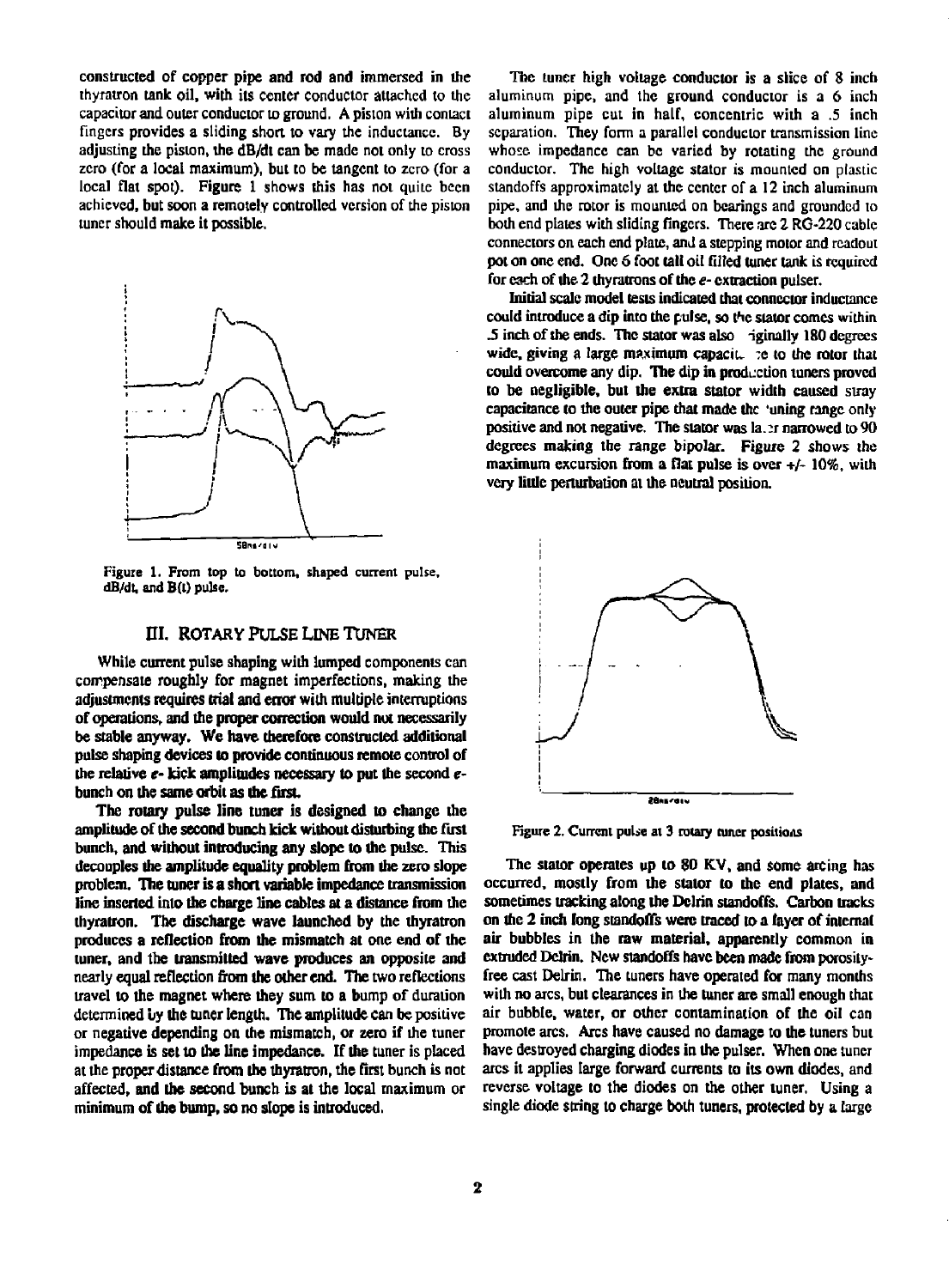**inductor and capacitor, with smaller inductors to isolate the ihyrairons during normal operation, has solved this problem.** 

÷ t

E

#### **IV. SATURATING FERRITE PULSE SHARPENER**

**Neither the lumped components nor the rotary tuners address the problem of thyratron prepulse, or poor risetime, which cause the second e- bunch to be kicked slightly on the**  turn before extraction. This cannot be corrected on the final **turn because the previous turn kick is at a different betatron phase. We have developed a small pulser described elsewhere [4] to cancel the prepulse at the magnet, which in combination with the rotary tuner allows the 2 bunch orbit difference requirement to be met. However, the preferred solution is to stop the prepulse at its source. We have suceeded, not only reducing the prepulse below the required level but also dramatically improving the current pulse risetime.** 

**It is relatively common to use saturating ferrite cores to improve the rise time and reduce the commutation losses of thyratrons. Cores placed over the RG-220 output cables directly at the thyratron were found to only attenuate the prepulse by a roughly a factor of 2, and not improve the risetime, even though they had far more volt-seconds to saturation than in the observed prepulse and the early part of the rise. This was because the small amount of charge released by the prepulse raised the voltage across the ferrile to essentially the full thyratron anode voltage, which saturates the ferrite before the thyratron becomes fully conducting. There is also an equivalent shunt resistance across the ferrite cores. When a very fast voltage pulse is applied to a core, there is not only a linear rise in current to saturation, but also a prompt current approximately proportional to the voltage. This is simply the time domain manifestation of the ferrite loss tangent. Typical loss tangent vs frequency information is consistent with a simple model for an ungapped ferrile core of a shunt resistance in parallel with the unsaturated inductance that provides a time constant of a fraction of a nanosecond. For our core experiment, the resistance was comparable to the system impedance, so the prepulse was only cut by half.** 

**This model predicts that changing the core geometry to increase the unsaturated inductance while keeping the voltseconds to saturation constant will increase the resistance proportionately, i.e., the resistance is inversely proportional to fcrritc volume at fixed cross section. This was tested by making simple inductors with I turn on 4 cores, 2 turns on 2 cores, and 4 turns on 1 core. The saturation volt-seconds were the same, but the 1 core inductor, with 4 times the inductance, had 1/4 the resistive current as well as 1/4 the di/dt** 

**Simply adding turns to a single core also increases the saturated inductance, which would increase the system rise time. The optimum solution is to make a ferrite filled coaxial structure, which has the maximum inductance and thus shunt resistance for a given volt-second saturation level, and also can be designed to match the system impedance when saturated. It should be located far enough from the thyratron that reflections do not return until the fcrritc is saturated.** 

**We tested a ferrite loaded coaxial line remote from the thyratrons and found that it transmitted no measurable prepulse, and also improved the main current pulse rise time to less than 10 nsec, as seen in Figure 2. The production device uses 20 CMD-5005 nickel-zinc cores, each 1 inch long, 1 inch ID, 1/16 inch wall thickness, on a 1 inch ID aluminum tube. The thin ferrite wall thickness was chosen to maximize the**  ferrite switching speed. The ferrite is separated from am outer **aluminum tube by 1/8 inch of flowing oil. Enlarged ends contain chokes to either reset the ferine (which has not proven necessary), or to pre-saturate it (to remove the pulse sharpening effect). The ends also each contain 4 RG-220 cable connectors, and the oil flow connections. It has been operated at up to 40 KV with no damage from arcs, and no arcs when the oil is flowing.** 



**Figure 3. From bottom to lop: thyratron output pulse, pulse sharpener output pulse, ihyration pulse amplified by 10 to emphasize prepulse, and same for sharpener output.** 

#### **V. REFERENCES**

- *\l]* **R, Cassel et al., "SLC Kicker Magnet Limitations," in**  *Proc. of 1991 IEEE Particle Accel. Coitf.,* **San Francisco, CA, May 1991.**
- **[2] T. Mattison et al., "Operational Experience with SLC Damping Ring Kicker Magnets," in** *Proc. of1991 IEEE Particle Accel. Cotif.,* **San Francisco, CA, May 1991.**
- **[3] L. Bartelson el al., "Kicker for the SLC Electron Damping Ring," in** *Proc. of 1987 IEEE Panicle Accel. Conf.,* **Washington DC, March 1987, pp. 1582-4.**
- **[4] R. Cassel and T. Mattison, "Kicker Prepulse Canceller," these proceedings.**